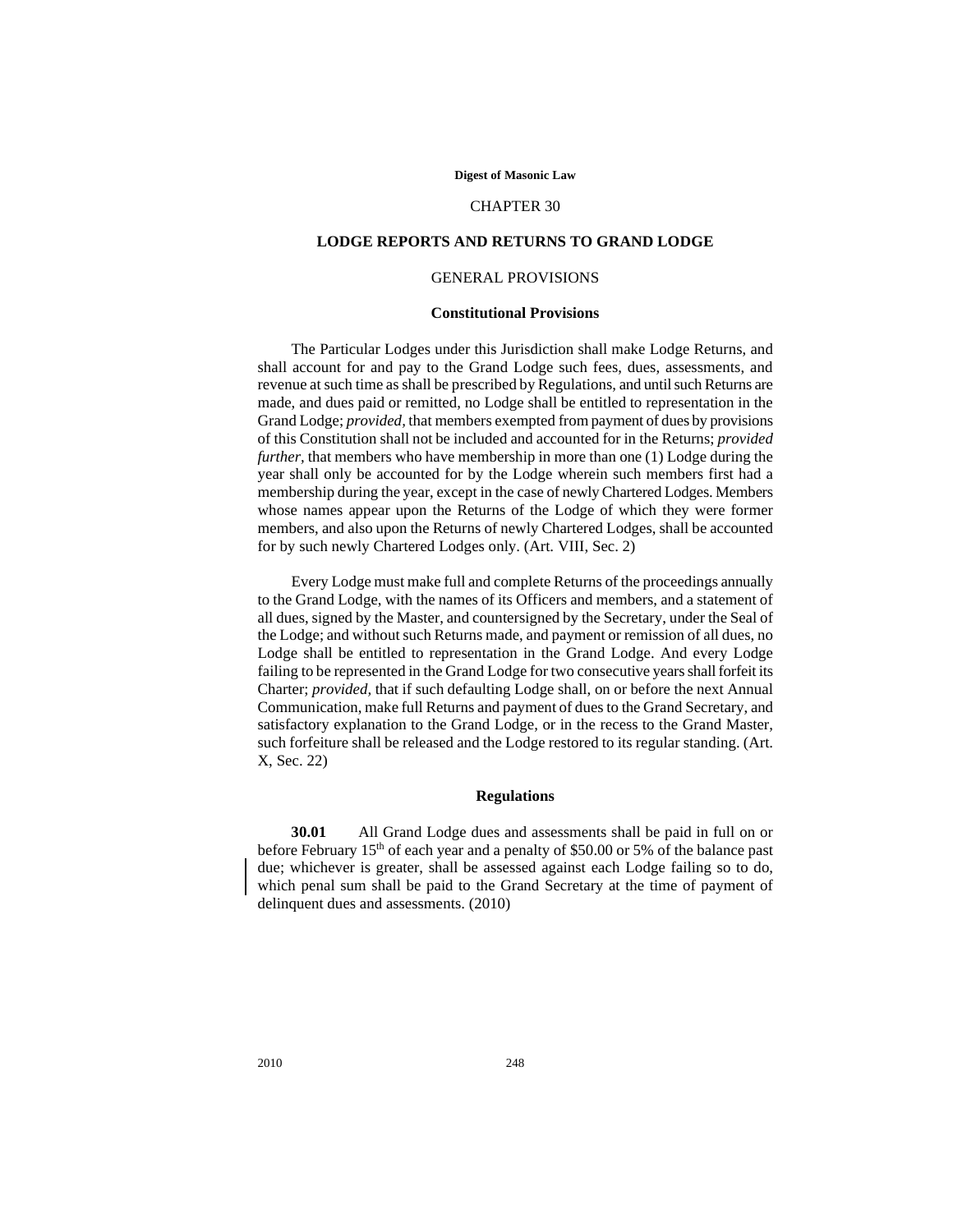**30.02** A Data Processing Lodge Membership and Annual Return Centralized System is hereby established under supervision and direction of and in accordance with Rules promulgated by the Corporate Board. The development and implementation of such system and the purpose for which the same shall be used and employed shall be in accordance with appropriate Resolution and Regulation adopted and specific appropriations made therefore by the Grand Lodge in Annual Grand Communication.

**30.03** When a Lodge shall fail to have its Annual Return in the hands of the Grand Secretary at least five days before the Annual Communication of this Grand Lodge, it is to be reported absent, and the representative thereof shall not be placed upon the payroll, except by a vote of the Grand Lodge after satisfactory reason has been given for the delay.

**30.04** At the time of making up Lodge Returns hereafter, the Particular Lodges of this Grand Jurisdiction shall be permitted to take credit for, or deduct, Grand Lodge dues and assessments for all those whose names appear in the "Exhibit of Losses" column, as suspended for non-payment of dues, and those who may have died during the year without having paid dues.

When a member suspended for non-payment of dues by a Particular Lodge is reinstated, the Particular Lodge shall account to Grand Lodge for arrearages of such member.

No Lodge shall reinstate a suspended member without collecting or remitting current year's dues, but in case of remission of dues, the Lodge shall account to Grand Lodge for Grand Lodge per capita.

Only the Grand Lodge, or the Grand Master, can remit any portion of arrearages of a suspended member, suspended for non-payment of dues.

**30.05** Emeritus Members are such as are exempt from the payment of dues by Article X, Section 13 of the Constitution, and must be reported as such in the returns. They are not barred of any privilege.

**30.06** In case of Brothers who have been carried upon the roll of a Lodge, as members exempt from payment of dues, and who have not been heard from for more than seven years and members of the Lodge having reason to believe that they are no longer living, the Lodge, by Resolution, may direct the Secretary to enter upon the roll, "absent and not heard from for seven years," and the names of such members shall be dropped from the list of active members, and the Grand Lodge notified of this action in annual returns.